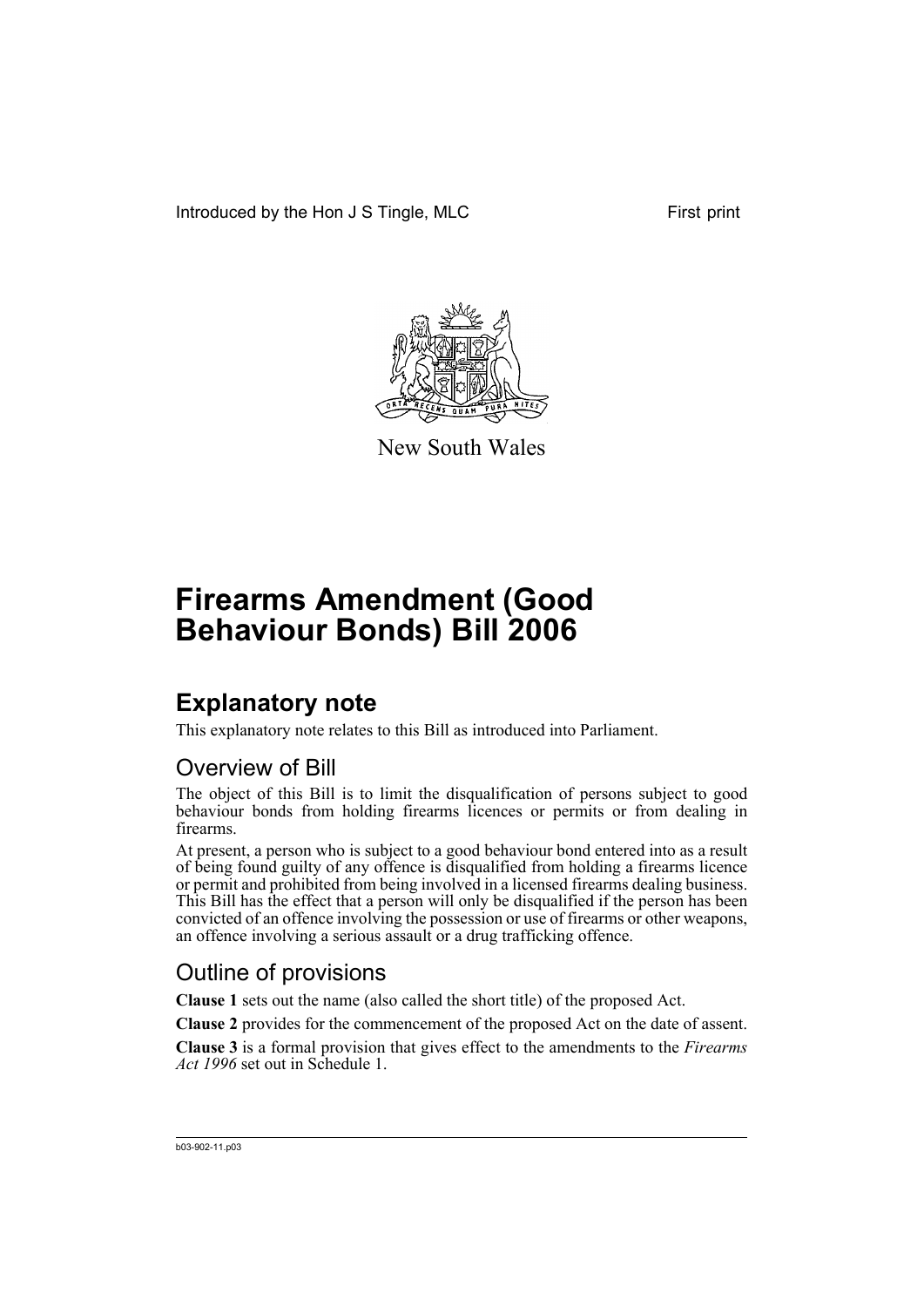Firearms Amendment (Good Behaviour Bonds) Bill 2006

Explanatory note

#### **Schedule 1 Amendments**

**Schedule 1** limits the disqualification of persons subject to good behaviour bonds from holding firearms licences or permits or from dealing in firearms.

**Schedule 1 [1]** inserts a definition of *drug trafficking offence*.

**Schedule 1 [2]** has the effect that a person will only be disqualified from holding a licence if the person has been convicted of an offence involving the possession or use of firearms or other weapons, an offence involving a serious assault or a drug trafficking offence.

**Schedule 1 [3]** has the effect that a person will only be disqualified from holding a permit if the person has been convicted of an offence involving the possession or use of firearms or other weapons, an offence involving a serious assault or a drug trafficking offence.

**Schedule 1 [4]** has the effect that a person will only be prohibited from being involved in a licensed firearms dealing business if the person has been convicted of an offence involving the possession or use of firearms or other weapons, an offence involving a serious assault or a drug trafficking offence.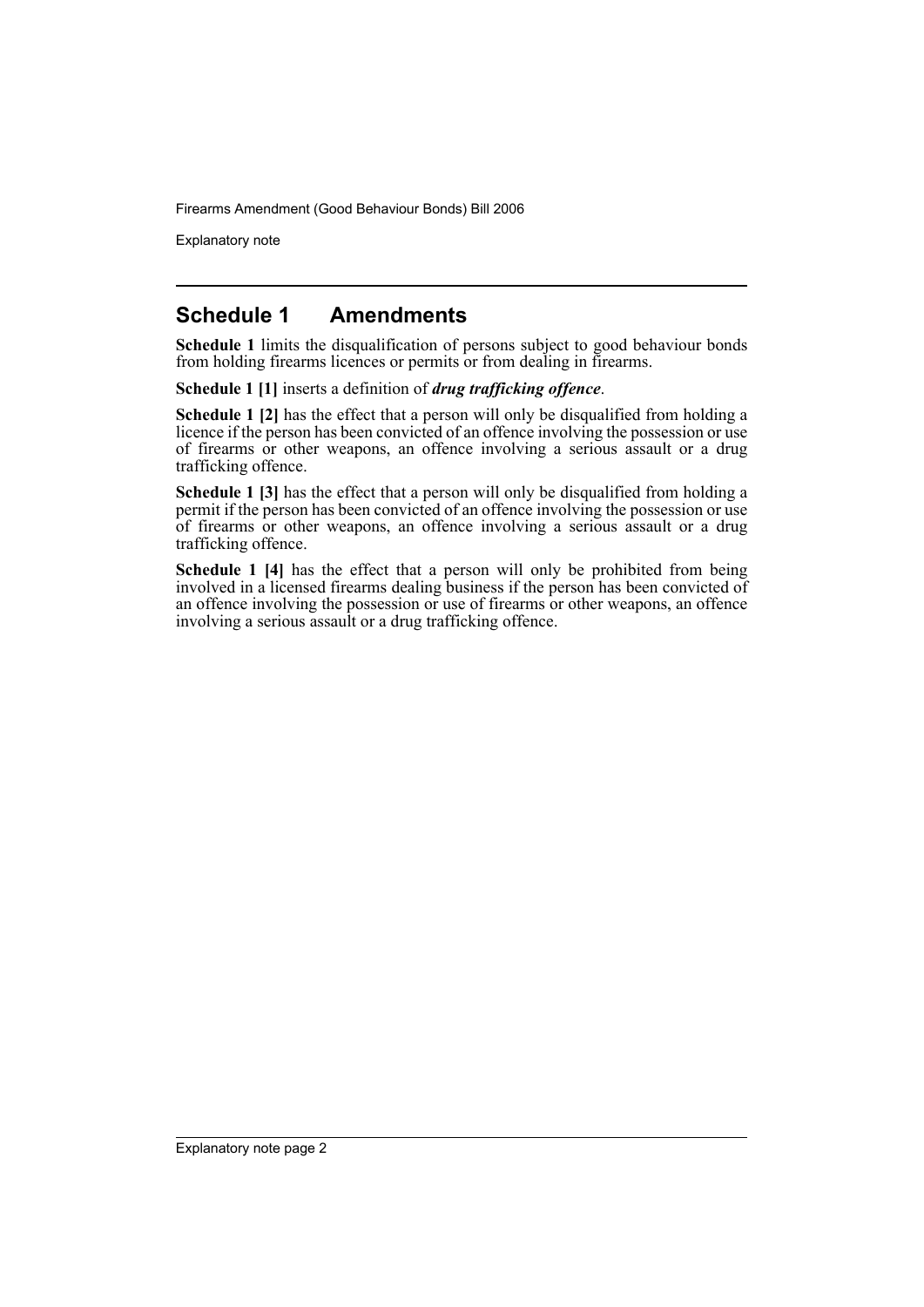Introduced by the Hon J S Tingle, MLC First print



New South Wales

# **Firearms Amendment (Good Behaviour Bonds) Bill 2006**

## **Contents**

|           |                                        | Page |
|-----------|----------------------------------------|------|
| $1 \quad$ | Name of Act                            |      |
|           | 2 Commencement                         |      |
|           | 3 Amendment of Firearms Act 1996 No 46 |      |
|           | Schedule 1 Amendments                  |      |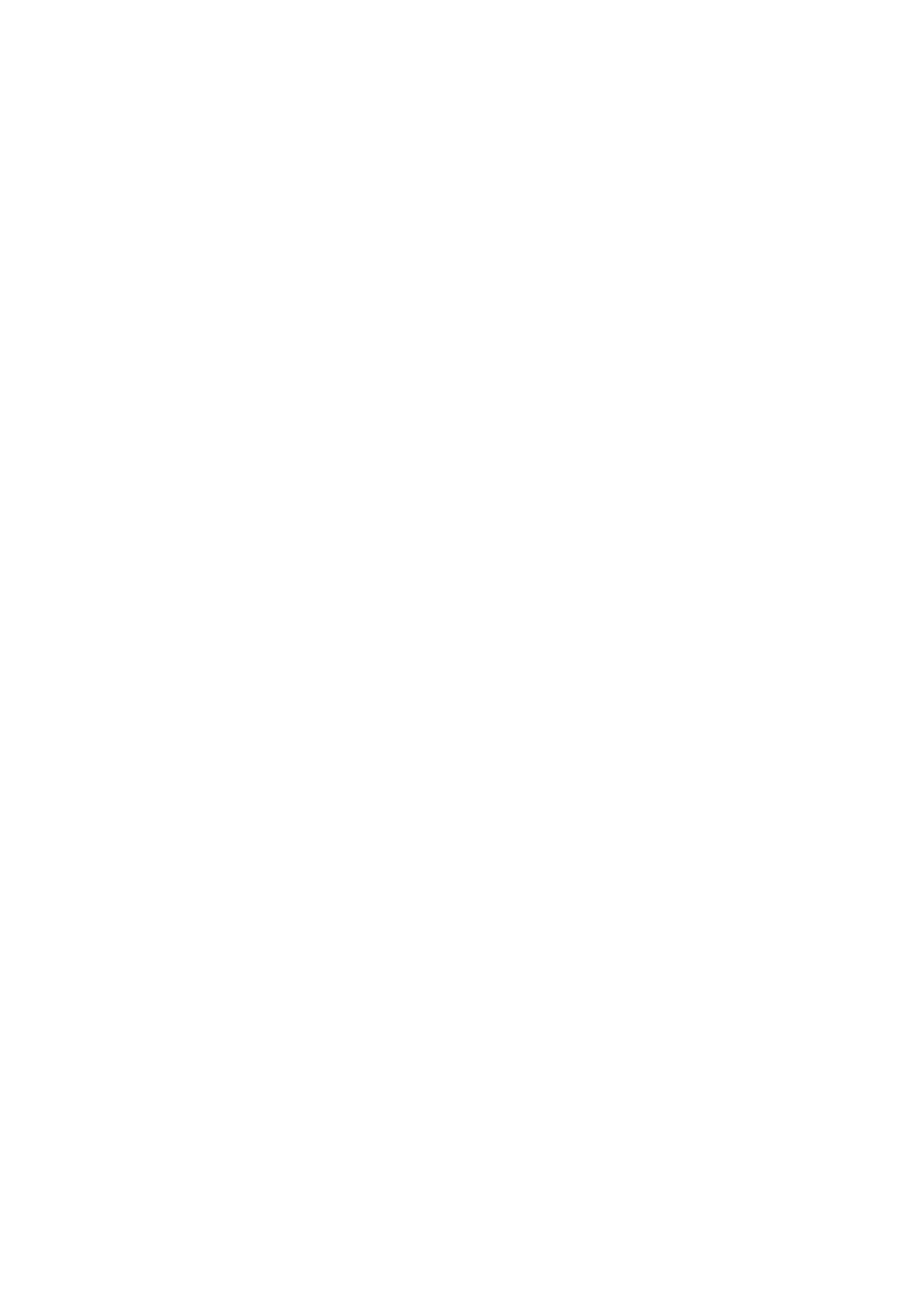

New South Wales

# **Firearms Amendment (Good Behaviour Bonds) Bill 2006**

No , 2006

#### **A Bill for**

An Act to amend the *Firearms Act 1996* to limit the disqualification of persons subject to good behaviour bonds from holding firearms licences or permits or from dealing in firearms.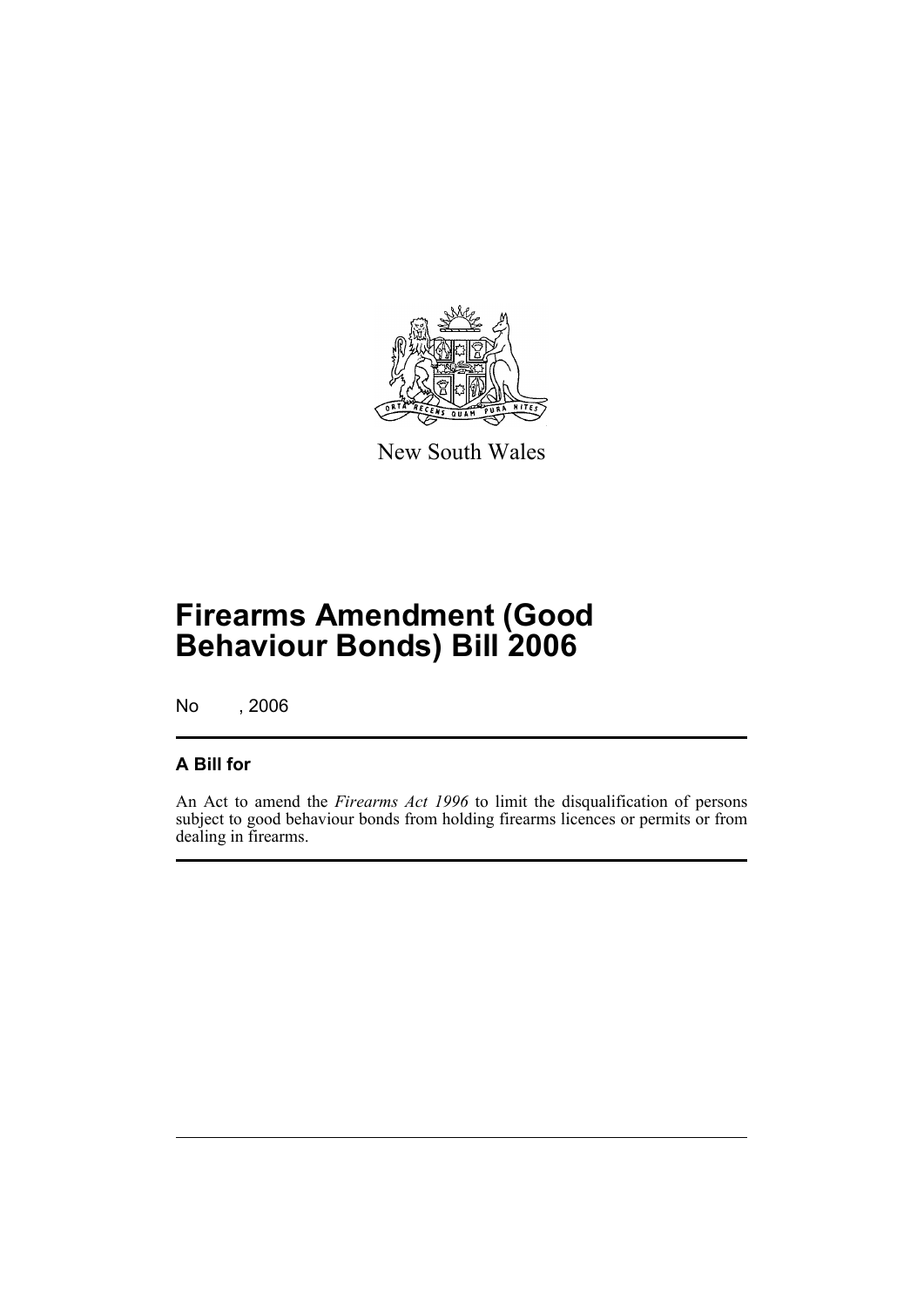|   | The Legislature of New South Wales enacts:                             |                     |
|---|------------------------------------------------------------------------|---------------------|
|   | Name of Act                                                            | $\overline{c}$      |
|   | This Act is the Firearms Amendment (Good Behaviour Bonds) Act<br>2006. | 3<br>$\overline{4}$ |
|   | <b>Commencement</b>                                                    | 5                   |
|   | This Act commences on the date of assent.                              | 6                   |
| 3 | <b>Amendment of Firearms Act 1996 No 46</b>                            | 7                   |
|   | The <i>Firearms Act 1996</i> is amended as set out in Schedule 1.      | 8                   |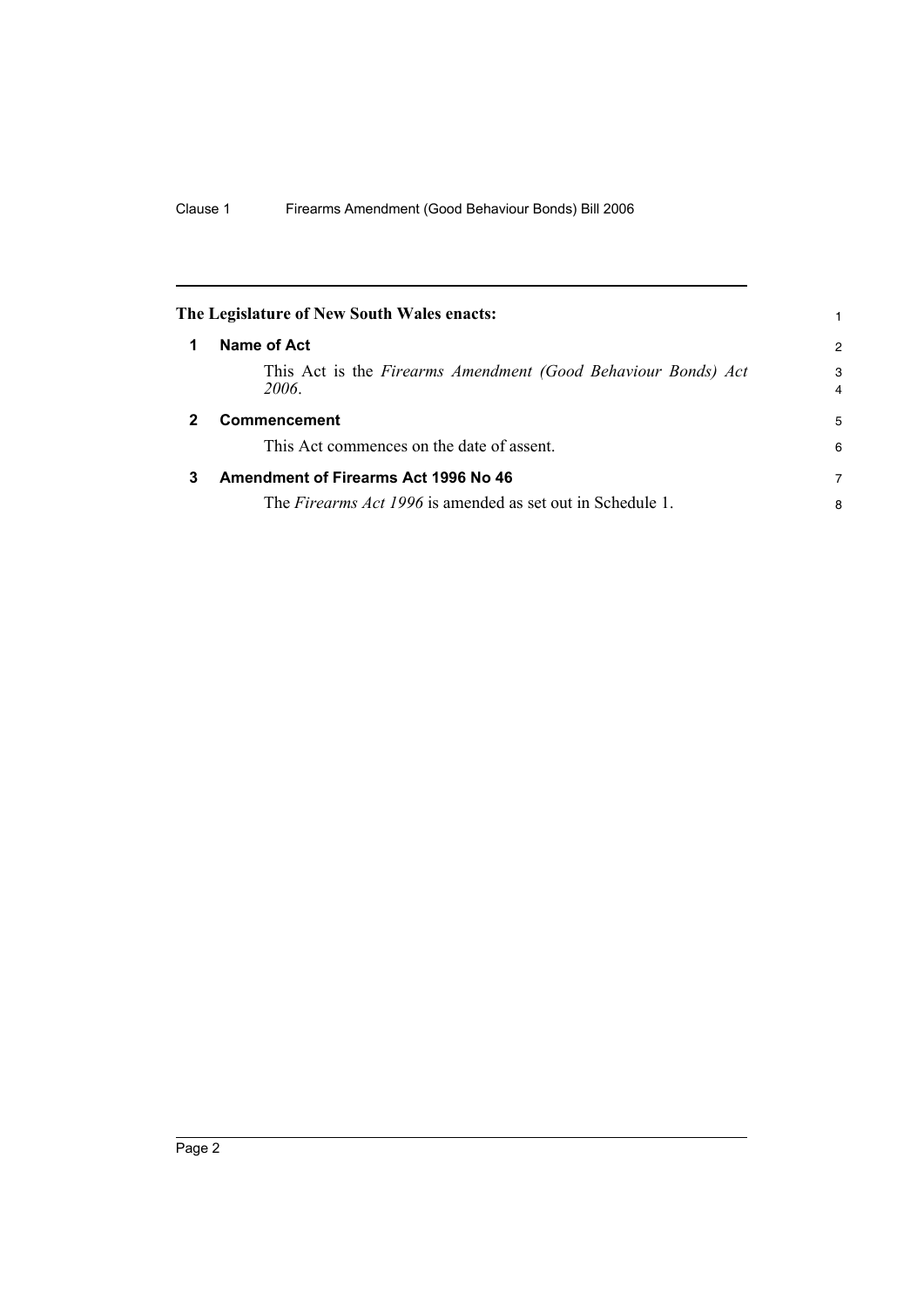Firearms Amendment (Good Behaviour Bonds) Bill 2006

Amendments Schedule 1

1

### **Schedule 1 Amendments**

|     |                              | (Section 3)                                                                                                                                                                                                                                                                                                           | 2                          |
|-----|------------------------------|-----------------------------------------------------------------------------------------------------------------------------------------------------------------------------------------------------------------------------------------------------------------------------------------------------------------------|----------------------------|
| [1] | <b>Section 4 Definitions</b> |                                                                                                                                                                                                                                                                                                                       | 3                          |
|     |                              | Insert in alphabetical order in section $4(1)$ :                                                                                                                                                                                                                                                                      | 4                          |
|     |                              | drug trafficking offence means an offence under any of the<br>following provisions of the Drug Misuse and Trafficking Act<br>1985 that involves a traffickable quantity (within the meaning of<br>that Act) of a prohibited plant or a prohibited drug:                                                               | 5<br>6<br>7<br>$\bf 8$     |
|     | (a)                          | section 23 (Offences with respect to prohibited plants),                                                                                                                                                                                                                                                              | 9                          |
|     | (b)                          | section 24 (Manufacture and production of prohibited<br>drugs),                                                                                                                                                                                                                                                       | 10<br>11                   |
|     | (c)                          | section 24A (Possession of precursors for manufacture or<br>production of prohibited drugs),                                                                                                                                                                                                                          | 12<br>13                   |
|     | (d)                          | section 25 (Supply of prohibited drugs),                                                                                                                                                                                                                                                                              | 14                         |
|     | (e)                          | section 25A (Offence of supplying prohibited drugs on an<br>ongoing basis),                                                                                                                                                                                                                                           | 15<br>16                   |
|     | (f)                          | section 26 in so far as it relates to conspiring to commit an<br>offence referred to in paragraph $(a)$ , $(b)$ , $(c)$ , $(d)$ or $(e)$ ,                                                                                                                                                                            | 17<br>18                   |
|     | (g)                          | section 27 in so far as it relates to aiding, abetting,<br>counselling, procuring,<br>soliciting or<br>inciting<br>the<br>commission of an offence referred to in paragraph (a), (b),<br>$(c)$ , $(d)$ or $(e)$ ,                                                                                                     | 19<br>20<br>21<br>22       |
|     | (h)                          | section 28 in so far as it relates to conspiring to commit, or<br>aiding, abetting, counselling or procuring the commission<br>of an offence, under a law in force outside New South<br>Wales which corresponds to a provision referred to in<br>paragraph (a), (b), (c), (d) or (e).                                 | 23<br>24<br>25<br>26<br>27 |
| [2] |                              | Section 11 General restrictions on issue of licences                                                                                                                                                                                                                                                                  | 28                         |
|     |                              | Insert "as a result of being found guilty of an offence relating to the possession<br>or use of a firearm, or any other weapon, an offence involving the infliction (or<br>attempted infliction) of actual bodily harm on another person or a drug<br>trafficking offence" after "elsewhere" in section 11 $(5)(d)$ . | 29<br>30<br>31<br>32       |
| [3] |                              | Section 29 General restrictions on issuing permits                                                                                                                                                                                                                                                                    | 33                         |
|     |                              | Insert "as a result of being found guilty of an offence relating to the possession<br>or use of a firearm, or any other weapon, an offence involving the infliction (or<br>attempted infliction) of actual bodily harm on another person or a drug<br>trafficking offence" after "elsewhere" in section 29 (3) (d).   | 34<br>35<br>36<br>37       |